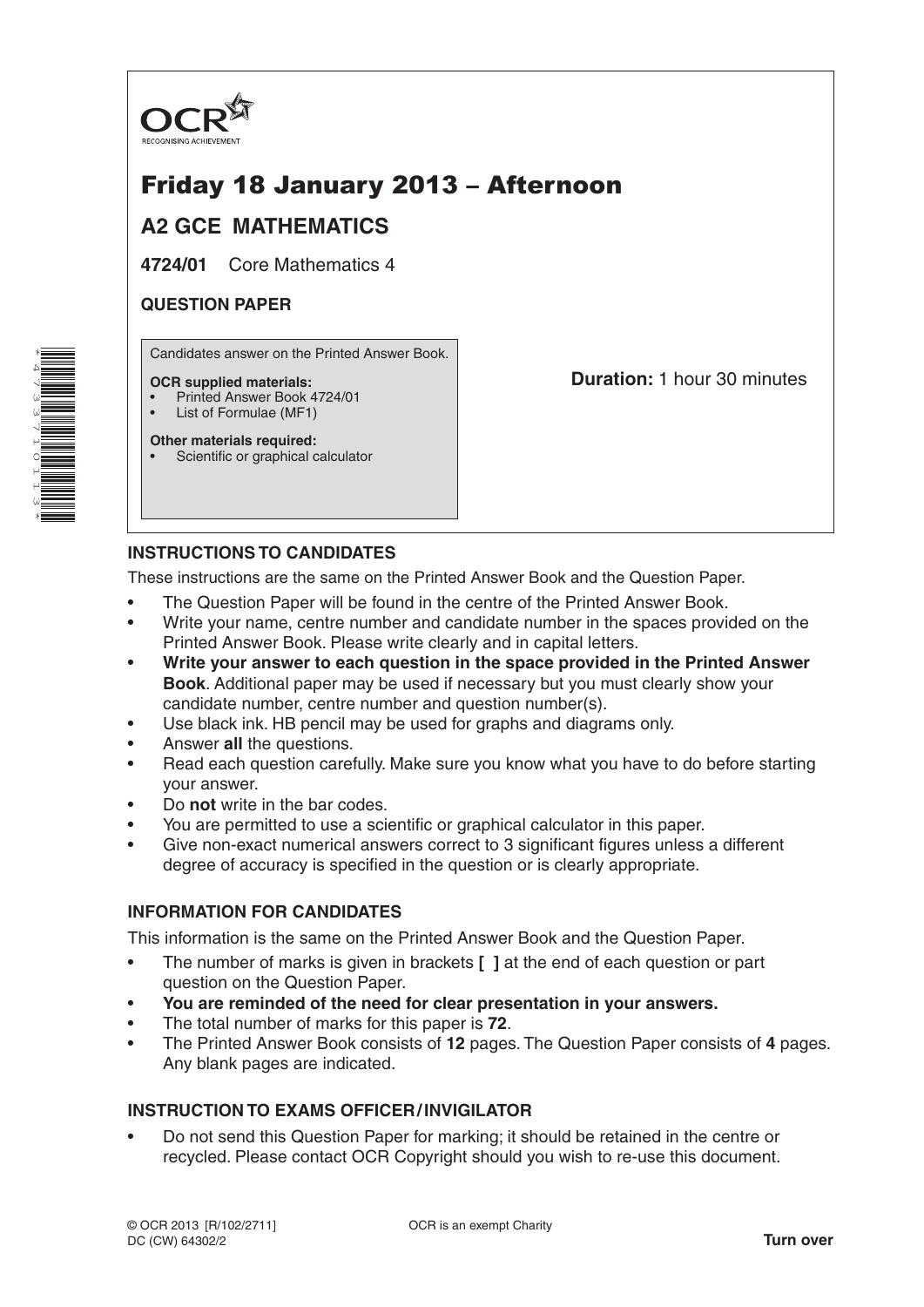- 1 Find  $\int x \cos 3x \, dx$ . **[4]**
- **2** Find the first three terms in the expansion of  $(9 16x)^{\frac{3}{2}}$  in ascending powers of *x*, and state the set of values for which this expansion is valid. **[5]**

**2**

- **3** The equation of a curve is  $xy^2 = x^2 + 1$ . Find  $\frac{dy}{dx}$ *y*  $\frac{dy}{dx}$  in terms of *x* and *y*, and hence find the coordinates of the stationary points on the curve. **[7]**
- **4**  The equations of two lines are

$$
\mathbf{r} = \mathbf{i} + 2\mathbf{j} + \lambda(2\mathbf{i} + \mathbf{j} + 3\mathbf{k}) \text{ and } \mathbf{r} = 6\mathbf{i} + 8\mathbf{j} + \mathbf{k} + \mu(\mathbf{i} + 4\mathbf{j} - 5\mathbf{k}).
$$

- **(i)** Show that these lines meet, and find the coordinates of the point of intersection. **[5]**
- **(ii)** Find the acute angle between these lines. **[3]**
- **5** The parametric equations of a curve are

$$
x = 2 + 3\sin\theta \text{ and } y = 1 - 2\cos\theta \text{ for } 0 \le \theta \le \frac{1}{2}\pi.
$$

- **(i)** Find the coordinates of the point on the curve where the gradient is  $\frac{1}{2}$ .  $\frac{1}{2}$ . **[5]**
- **(ii)** Find the cartesian equation of the curve. **[2]**

6 Use the substitution 
$$
u = 2x + 1
$$
 to evaluate 
$$
\int_0^{\frac{1}{2}} \frac{4x - 1}{(2x + 1)^5} dx.
$$
 [7]

7 (i) Given that 
$$
y = \ln(1 + \sin x) - \ln(\cos x)
$$
, show that  $\frac{dy}{dx} = \frac{1}{\cos x}$ . [4]

(ii) Using this result, evaluate 
$$
\int_0^{\frac{1}{3}\pi} \sec x \, dx
$$
, giving your answer as a single logarithm. [3]

**8** The points *A* (3, 2, 1), *B* (5, 4, -3), *C* (3, 17, -4) and *D* (1, 6, 3) form a quadrilateral *ABCD*.

(i) Show that 
$$
AB = AD
$$
. [2]

- **(ii)** Find a vector equation of the line through *A* and the mid-point of *BD*. **[3]**
- *(iii)* Show that *C* lies on the line found in part **(ii)**. **[1]**
- **(iv)** What type of quadrilateral is *ABCD*? **[1]**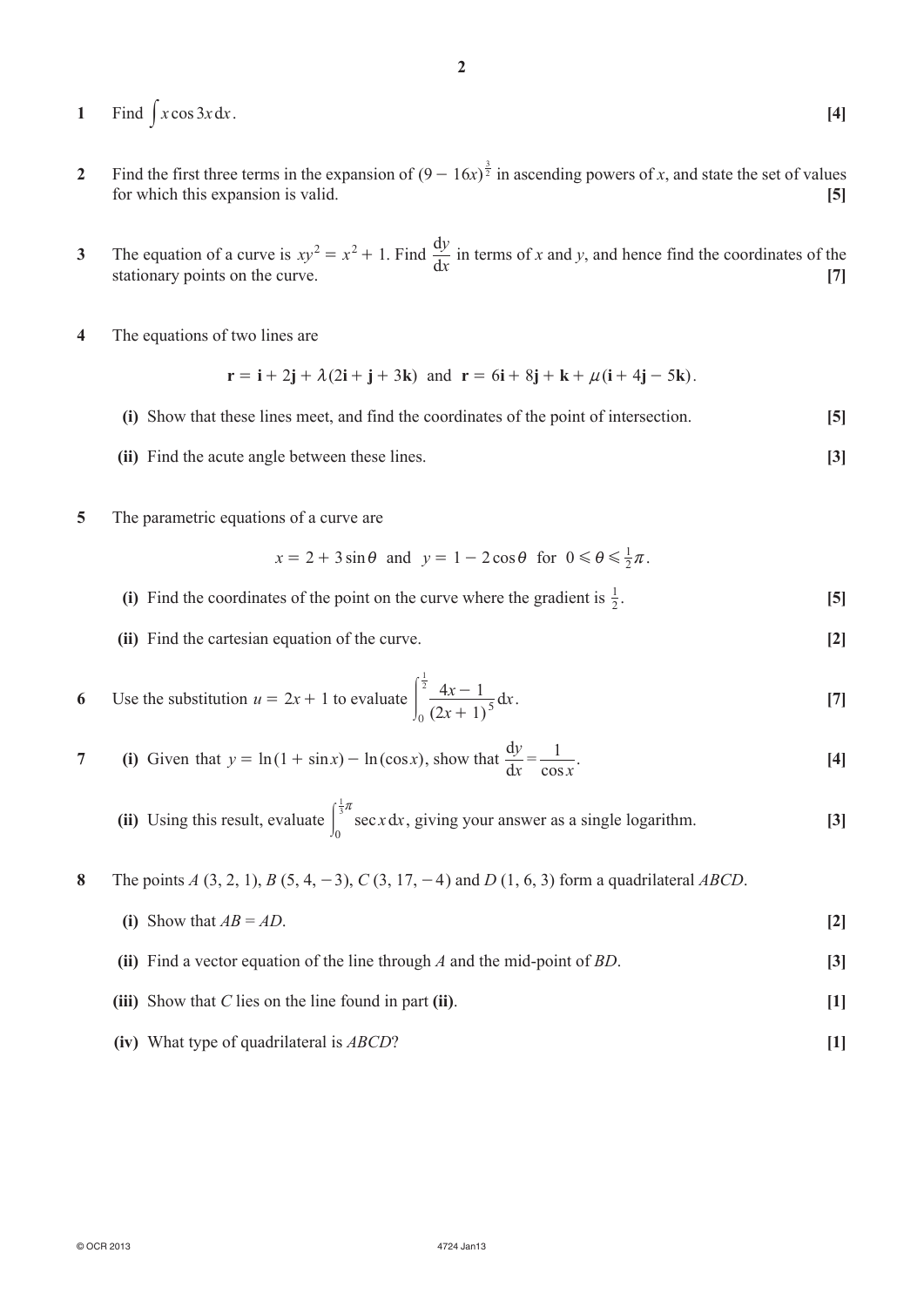**9** The temperature of a freezer is −20 °C. A container of a liquid is placed in the freezer. The rate at which the temperature,  $\theta$  °C, of a liquid decreases is proportional to the difference in temperature between the liquid and its surroundings. The situation is modelled by the differential equation

$$
\frac{\mathrm{d}\theta}{\mathrm{d}t} = -k(\theta + 20),
$$

where time *t* is in minutes and *k* is a positive constant.

**(i)** Express  $\theta$  in terms of *t*, *k* and an arbitrary constant. **[3]** 

Initially the temperature of the liquid in the container is 40 °C and, at this instant, the liquid is cooling at a rate of 3 °C per minute. The liquid freezes at 0°C.

**(ii)** Find the value of  $k$  and find also the time it takes (to the nearest minute) for the liquid to freeze. **[5]** 

The procedure is repeated on another occasion with a different liquid. The initial temperature of this liquid is 90 °C. After 19 minutes its temperature is 0 °C.

**(iii)** Without any further calculation, explain what you can deduce about the value of  $k$  in this case.  $[1]$ 

10 (i) Use algebraic division to express 
$$
\frac{x^3 - 2x^2 - 4x + 13}{x^2 - x - 6}
$$
 in the form  $Ax + B + \frac{Cx + D}{x^2 - x - 6}$ , where *A*, *B*, *C* and *D* are constants. [4]

(ii) Hence find 
$$
\int_{4}^{6} \frac{x^3 - 2x^2 - 4x + 13}{x^2 - x - 6} dx
$$
, giving your answer in the form  $a + \ln b$ . [7]